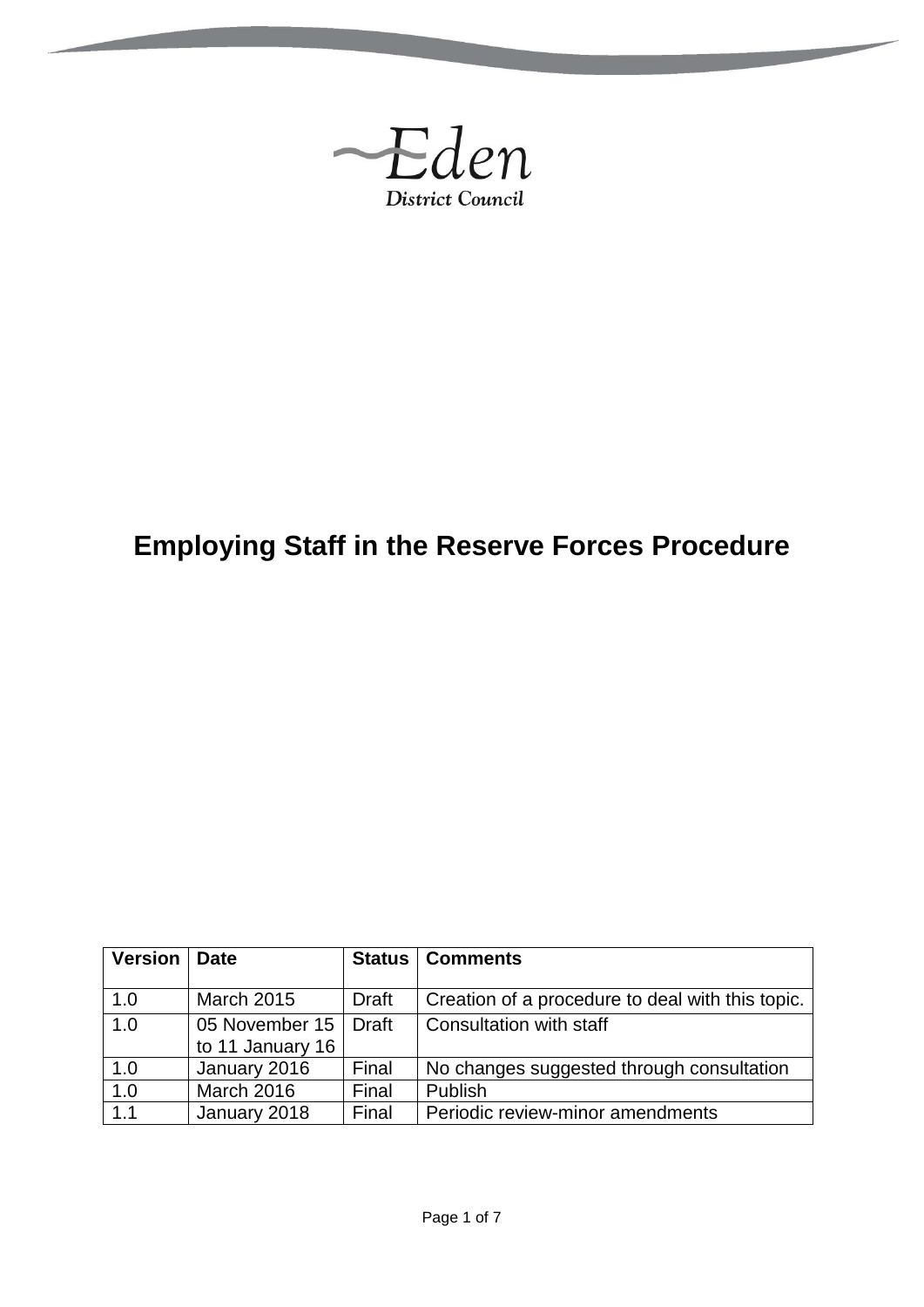| <b>Section</b> | <b>Contents</b>                                          | Page                              |   |
|----------------|----------------------------------------------------------|-----------------------------------|---|
| 1.0            | Introduction                                             | 3                                 |   |
| 2.0            | Scope                                                    | 3                                 |   |
| 3.0            | Responsibilities                                         | 3                                 |   |
| 4.0            | <b>Council Register of Reservists</b>                    | 3                                 |   |
| 5.0            | Supporting Time Off for Activities in the Reserve Forces | 3                                 |   |
|                | 5.1                                                      | Training                          | 3 |
|                | 5.2                                                      | Carry Over of Annual Leave        | 4 |
|                | 5.3                                                      | Annual Leave Purchase Scheme      | 4 |
|                | 5.4                                                      | <b>Flexible Working</b>           | 5 |
|                | 5.5                                                      | <b>Unauthorised Absence</b>       | 5 |
| 6              | Reservists' Call-Outs                                    |                                   | 5 |
| 7              | Reservists' Rights During Mobilisation                   | 6                                 |   |
|                | 7.1                                                      | Pay                               | 6 |
|                | 7.2                                                      | <b>LGPS Pension Contributions</b> | 6 |
|                | 7.3                                                      | <b>Continuity of Employment</b>   | 6 |
| 8              | <b>Reservists' Demobilisation</b>                        |                                   |   |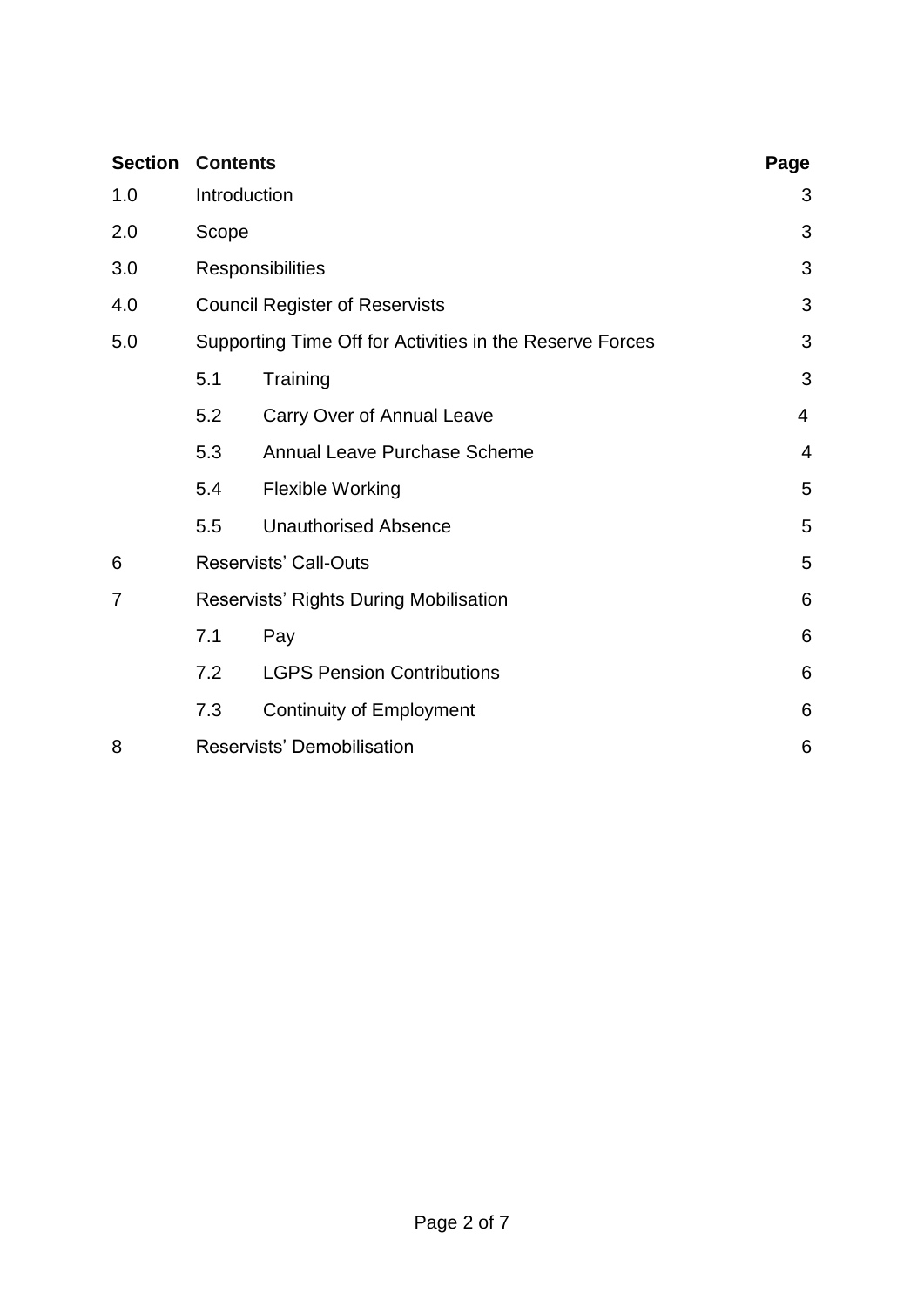## **1. Introduction**

- 1.1 This procedure sets out how the organisation supports staff who are reservists. The reserve forces include the Army Reserve, Royal Naval Reserve, Royal Marines Reserve and Royal Auxiliary Air Force.
- 1.2 The organisation recognises that many of the skills that reservists gain during their training are transferable to the workplace. The organisation will assist reservists as far as possible, for example by taking into account unusual leave requirements or the need to amend working patterns.

#### **2. Scope**

2.1 This procedure will apply to all employees of the Council.

## **3. Responsibilities**

- 3.1. Managers are responsible for understanding the contents of this procedure and applying it where they have members of staff who are reservists.
- 3.2. Employees are responsible for understanding the contents of this procedure, particularly if they are reservists.
- 3.3. The Human Resources team are responsible for providing advice to managers and employees in relation to this procedure.

#### **4. Council Register of Reservists**

4.1 In order to support reservists as much as possible, the Council asks that new staff who are already reservists or existing staff who become reservists inform their line manager as soon as possible that they are, or intend to become, reservists. This request is made purely to allow us to deal with the practical implications and reservists who do this will not be disadvantaged in any way.

# **5. Supporting Time Off for Activities in the Reserve Forces**

The Council is keen to support reservists wherever possible. The forms of support are detailed below.

#### 5.1. **Training**

5.1.1. Each leave year, reservists will be given ten days' paid leave to help them to meet their commitments to the reserve forces. The reservist should make the request to his/her line manager in the same way as normal annual leave is requested, tagging the request "Military reserve leave". While the organisation will do its best to accommodate any requests to use this extra leave, the organisation cannot guarantee that reservists' extra leave requests will be given priority. To avoid reservists being unable to take time off when needed,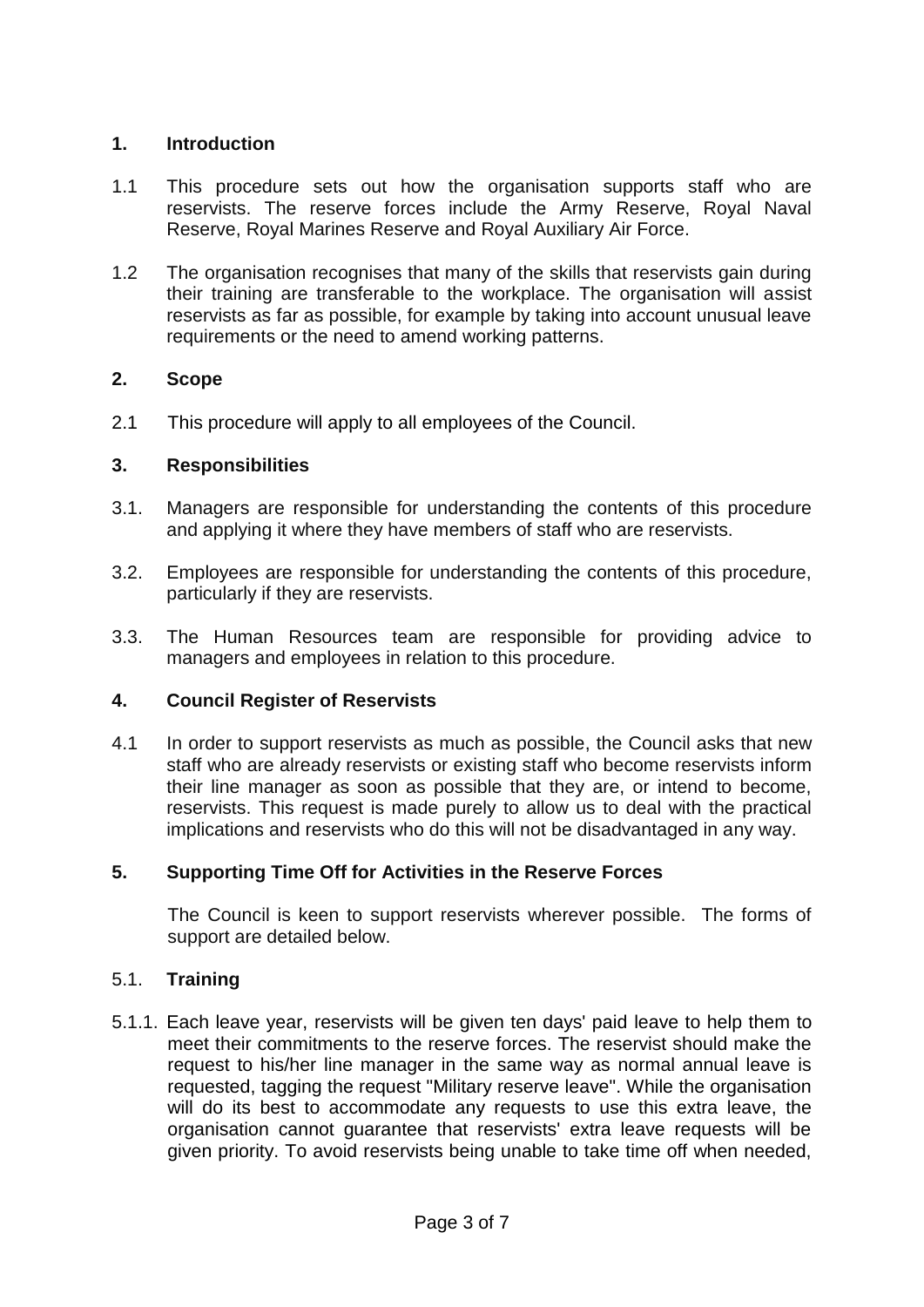they should apply for this extra leave as soon as possible after they are informed that they need to take time off.

- 5.1.2. This offer is available only to employees who provide evidence that they need to take the time off as a reservist (for example, a letter from their commanding officer) at the time when they are booking holiday for the purpose of doing the reservist activities. The offer cannot be used for days when the reservist is not undertaking reservist activities (for example, to recover from the physical demands of a weekend away with the reserve forces).
- 5.1.3. Employees who need time off for activities as reservists, beyond the leave referred to in 5.1.1, are expected to use their normal annual leave entitlement. While the organisation will do its best to accommodate any request for leave for activities in the reserve forces, it cannot guarantee that reservists' annual leave requests will be given priority. To avoid reservists being unable to take time off when needed, they should apply for holiday as soon as possible after they are informed that they need to take time off.
- 5.1.4. All leave dates must be approved in advance by the reservist's line manager. It is important that reservists follow the usual procedure for requesting annual. The organisation will endeavour to agree to such requests, but reserves the right to turn down requests.

# 5.2. **Carry Over of Annual Leave**

- 5.2.1. Reservists seeking to balance their permitted leave with their commitments to the reserve forces should be aware that they may also have the option of carrying over holiday to the following leave year.
- 5.2.2. The organisation allows a maximum of five days' holiday to be carried over from one holiday year to the next. This figure is pro-rata if an employee works less than a full time working week.
- 5.2.3. More information on this can be found in the Council's Annual Leave Procedure.

# 5.3. **Annual Leave Purchase Scheme**

- 5.3.1. Reservists seeking to balance their permitted leave with their commitments to the reserve forces should be aware that they also have the option of "buying" extra holiday entitlement, up to a maximum of ten days or 74 hours. This figure is pro-rata if an employee works less than a full time working week.
- 5.3.2. More information on this can be found in the Council's Annual Leave Procedure.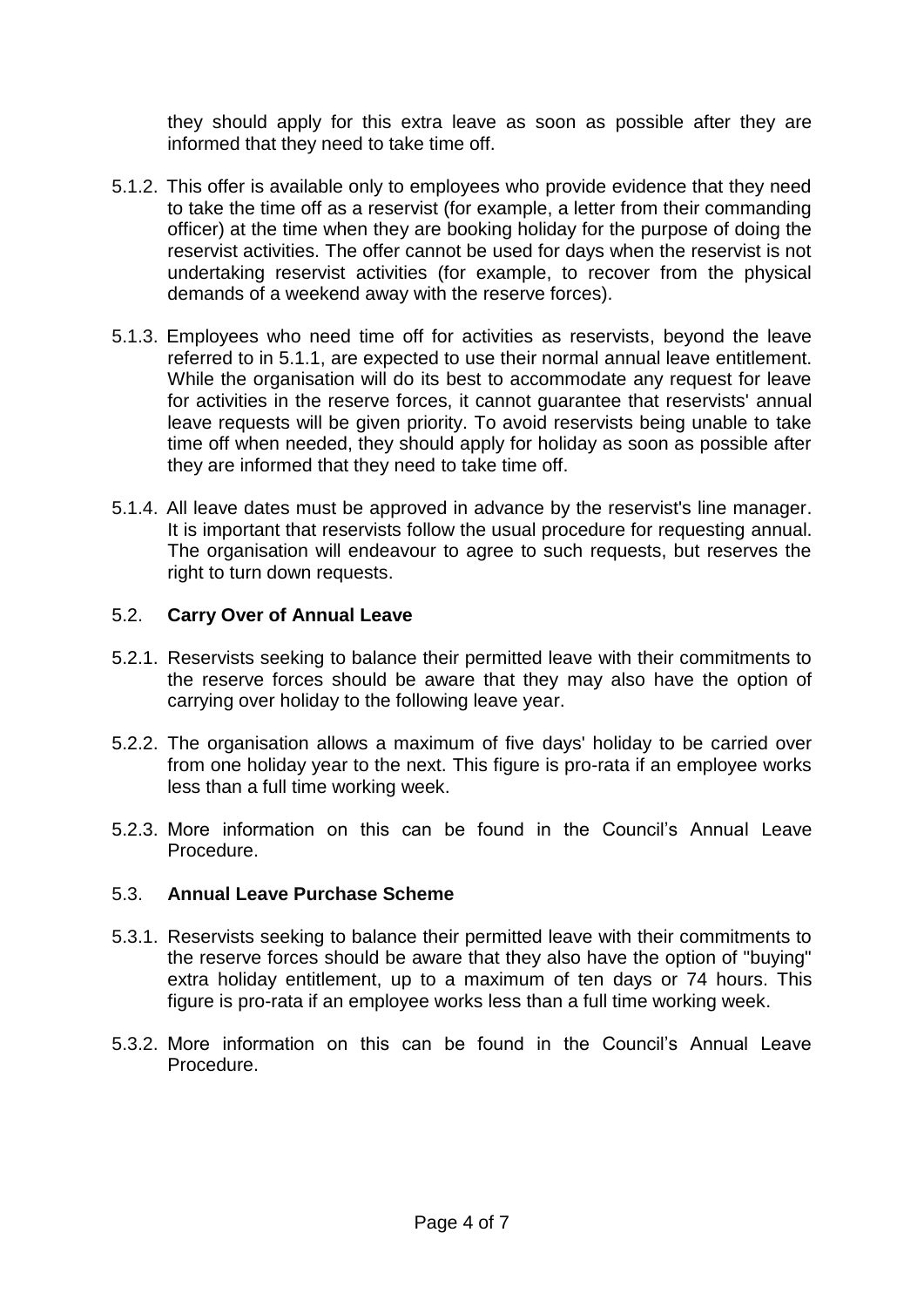# 5.4. **Flexible Working**

- 5.4.1. The Council operates a flexible working policy for all employees. It will consider requests from all employees who have a minimum of 26 weeks' service.
- 5.4.2. A request for a change to working hours or pattern of working may be made for a temporary period or on a permanent basis.
- 5.4.3. More information on this can be found in the Council's Flexible Working Procedural Guide.

#### 5.5. **Unauthorised Absence**

5.5.1. The Council will treat any instances of unauthorised leave as a serious disciplinary matter that could result in disciplinary action, up to and including dismissal. Employees should be aware that, if they take a period of leave that has not been approved, they will be subject to disciplinary action on their return to work.

## **6. Reservists' Call-Outs**

- 6.1. Reservists may be called out for military operations, with notice typically given 28 days before mobilisation, which can last up to 12 months.
- 6.2. On being called out, the reservist should present his/her mobilisation papers to his/her Line Manager, typically together with a letter from the Ministry of Defence to the organisation, outlining the date, and possible duration, of his/her mobilisation. The Ministry of Defence may also contact the organisation independently.
- 6.3. The Council recognises that, under the Reserve Forces (Safeguard of Employment) Act 1985, if it believes that the employee's absence on military service is likely to do "serious harm" to it, it may apply for an exemption, deferral or revocation of mobilisation. The Council recognises that the criteria for exemption, deferral or revocation are strict and will seek an exemption, deferral or revocation only in exceptional circumstances.
- 6.4. The Council's application for an exemption, deferral or revocation of mobilisation must be submitted to the relevant adjudication officer within the period of seven days immediately following the date of the employee's receipt of the mobilisation notice.
- 6.5. There is financial assistance available to the organisation from the Ministry of Defence when a reservist is called up.
- 6.6. More details of how the organisation can seek an exemption, deferral or revocation and the financial assistance that is available to it can be found on the [SaBRE website](http://www.sabre.mod.uk/) - [http://www.sabre.mod.uk/.](http://www.sabre.mod.uk/)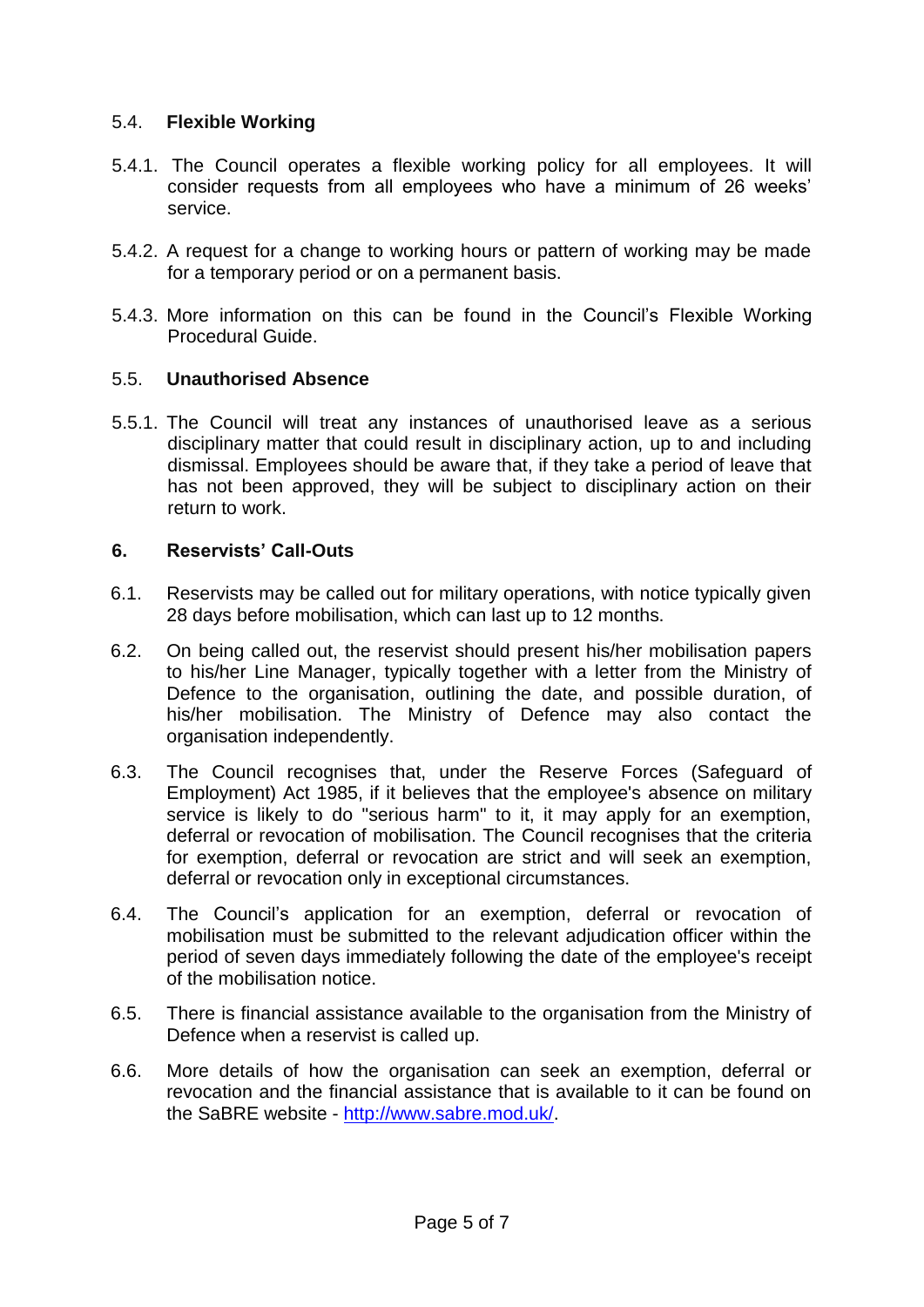# **7. Reservists' Rights During Mobilisation**

# 7.1. **Pay**

7.1.1. There is no requirement for the Council to pay the reservist during his/her absence on military operations. During this period the reservist receives service pay from the Ministry of Defence, along with a standard award to make up any difference (up to the statutory limit) between his/her service pay and normal average weekly earnings.

## 7.2. **LGPS Pension Contributions**

7.2.1. The Ministry of Defence also pays the Council's contributions to the reservist's occupational pension scheme (as long as the reservist gives an undertaking to continue paying his/her own contributions to the scheme).

#### 7.3. **Continuity of Employment**

- 7.3.1. The continuity of the reservist's period of employment is not broken by a period of mobilisation, if he/she is reinstated to his/her former employment within six months of demobilisation.
- 7.3.2. However, when calculating the employee's total period of continuous employment, the organisation will discount the number of days falling in the period between the date on which the reservist is called up for military operations and the day immediately preceding the day on which he/she returns to work.

#### **8. Reservists' Demobilisation**

- 8.1. Regardless of the length of the military action, the mobilised reservist has the right to be reinstated in his/her former job within six months of demobilisation, on terms and conditions that are no less favourable to him/her than those that would have been in place but for the enforced absence from the organisation.
- 8.2. If it is not reasonably practicable to reinstate the reservist to his/her former job, the organisation must re-engage him/her in the most favourable occupation and on the most favourable terms and conditions that are reasonable and practicable in the circumstances.
- 8.3. To exercise the right to be reinstated, the reservist must write to the organisation no later than the third Monday after demobilisation confirming his/her intention to return to work within the following 13 weeks. The initial 13 week period may be renewed for a further 13 weeks if circumstances such as illness or injury prevent the reservist's return during the initial period. However, the reservist forfeits his/her right to return to work with the organisation if he/she fails to do so within 26 weeks of demobilisation.